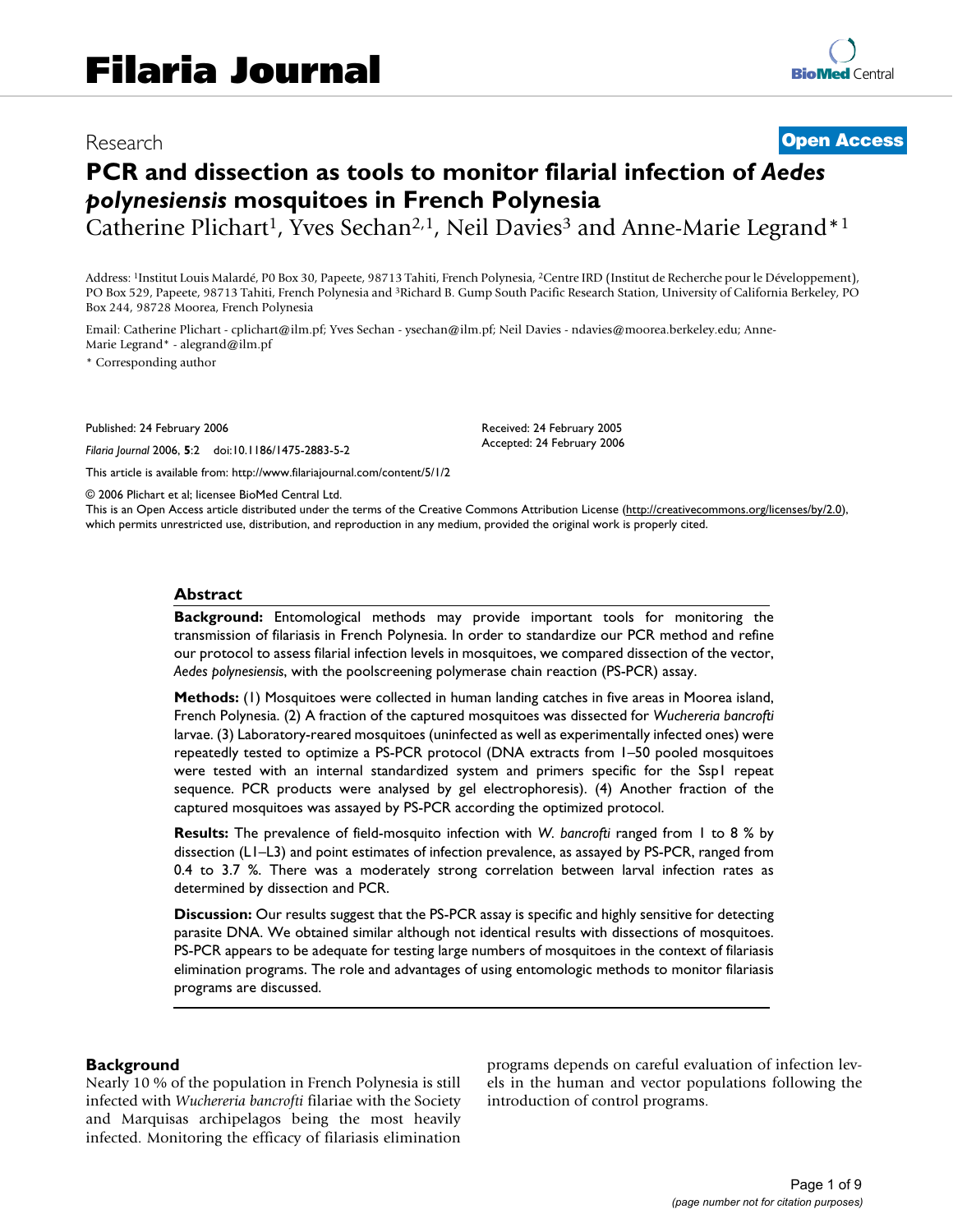French Polynesia has a long history of filariasis control. The most recent effort to achieve filariasis elimination in French Polynesia is the Pacific programme for the Elimination of Lymphatic Filariasis (PacELF). PacELF was launched in 2000 and is based on annual mass drug administration (MDA) for a minimum of five years of entire populations with a combination of diethylcarbamazine at a dosage of 6 mg/kg of body weight and albendazole (400 mg/person). In French Polynesia, the MDA is carried out begining every April. The impact of the community treatment program in sentinel sites (Maupiti, Raiatea and Tahuata) will be reported elsewhere. Here, we focus on the assessment of infections in the mosquito-vectors. For ethical reasons, monitoring infections in mosquitoes offers some advantages over repeated blood examinations of the human population. Mosquito dissection has been the gold standard for measuring infection rates and densities in the vector. However, it becomes increasingly costly and laborious to carry out adequate numbers of dissections in areas where the infection prevalence drops below 1%. The ability of PCR techniques to detect one microfilaria in pools of up to 50 mosquitoes suggests that current PCR methods could facilitate the testing of adequate numbers of mosquitoes to enable changes in transmission to be measured.

In this study, we describe a standardized PCR protocol to assess filarial infection levels in mosquitoes. To validate our standardized procedure, we assessed filarial infection rates in field-captured *Ae. polynesiensis* and compared PS-PCR with dissection. The study area was Moorea island in the Society archipelago because its location close to Tahiti facilitated repeated field mosquito collections. Even though we had no recent data on the prevalence of LF in the human population of this island, data of previous investigations [1,2] (41% microfilaremia prevalence in 1950 before any MDA, 0.4% in 1983 after near 30 years continuous DEC active prophylaxis and 7% in 1993 after a ten year-stop of any MDA) let us suppose a "moderate" permanent transmission level.

# **Methods**

## *Collection sites*

The main vector for *W. bancrofti* in French Polynesia is the day-biting mosquito *Ae. polynesiensis* [3] with transmission occuring year-round. Mosquitoes were collected at five locations in the Communes of Teavaro and Afareaitu on the east-south-east area of Moorea, Society Archipelago : Afareaitu, Haumi, Maatea, Teavaro and Vaiare.

## *Mosquito collection method*

As Ae. polynesiensis cannot be captured in adequate numbers in any commercially available traps, it was necessary to capture the mosquitoes in human landing catches [3]. Mosquitoes were collected by aspiration as they landed for a blood meal. Collections were made within 15 meters of a house. In general, collection locations were separated by at least 150 meters. During the collection period, the human acting as the "bait" bared his legs and sat quietly, while the catcher circled slowly catching the mosquitoes as they landed. All mosquitoes collected from a single station were placed in a labeled cotton stoppered test tube at 5–8°C in an ice-box until transported to the laboratory.

# *Sampling strategy for field mosquitoes*

*Ae. polynesiensis* populations were sampled by collecting as many female mosquitoes within 10 minutes periods at each collection sites. Captured individuals were representative of the population in terms of density and infection status. A conscious effort was made to select the shadiest and most protected location within the collection site to ensure the greatest likelihood of catching mosquitoes. Two full 10 minutes collections were undertaken at every collection "station" irregardless of the mosquito biting

| Table 1: Field-collection data and infection rates in dissected (parous and nulliparous) mosquitoes |  |  |  |
|-----------------------------------------------------------------------------------------------------|--|--|--|
|                                                                                                     |  |  |  |

| <b>Collection</b><br>sites | <b>Collection</b><br>dates | <b>Number</b><br>stations | % station<br>with Ap | Capture<br>rate * | <b>Number</b><br>captured<br>Ap | <b>Number</b><br>dissected<br>Ap | % parous in<br>dissected<br>Ap | <b>Infection</b><br>rate ** |
|----------------------------|----------------------------|---------------------------|----------------------|-------------------|---------------------------------|----------------------------------|--------------------------------|-----------------------------|
| Afareaitu                  | Oct. 03                    | П                         | 60%                  | 0.2               | 60                              | 60                               | 77%                            | $7%$ [1-13]                 |
|                            | Nov. 03                    | 9                         | 100%                 | 1.6               | 890                             | 216                              | 94%                            | $8\%$ [5-12]                |
|                            | Apr.04                     | 19                        | 80%                  | 0.4               | 337                             | 0                                | nd                             | nd                          |
| Haumi                      | Nov. 03                    | 10                        | 100%                 | 2.4               | 724                             | 179                              | 97%                            | $2 % [0-4]$                 |
| <b>Maatea</b>              | Oct. 03                    | 10                        | 100%                 | 0.7               | 212                             | 212                              | 43%                            | $3 %$ [1-6]                 |
|                            | Nov. 03                    | 15                        | 100%                 | 4.2               | 1899                            | 478                              | 97%                            | l % [0–2]                   |
|                            | Apr.04                     | 15                        | 70%                  | 0.8               | 478                             | 0                                | nd                             | nd                          |
| Teavaro                    | Nov. 03                    | 9                         | 100%                 | 0.5               | 272                             | 67                               | 94%                            | $3\%$ [0-7]                 |
| Vaiare                     | Oct. 03                    | 8                         | 50%                  | 0.1               | 22                              | 22                               | 82%                            | $4,5\%$ [0-13]              |
|                            | Nov. 03                    | 13                        | 100%                 | 0.9               | 342                             | 81                               | 99%                            | $6\%$ [ $1-11$ ]            |
|                            | Apr.04                     | 3                         | 60%                  | 0.3               | 166                             | 0                                | nd                             | nd                          |

\* capture rate is obtained by dividing the number of minutes spent in catching effort into the number of mosquitoes caught during that time

\*\* percentage of mosquitoes carrying *W. bancrofti* larvae (microfilaria, L1, L2 or L3) [95% confidence interval]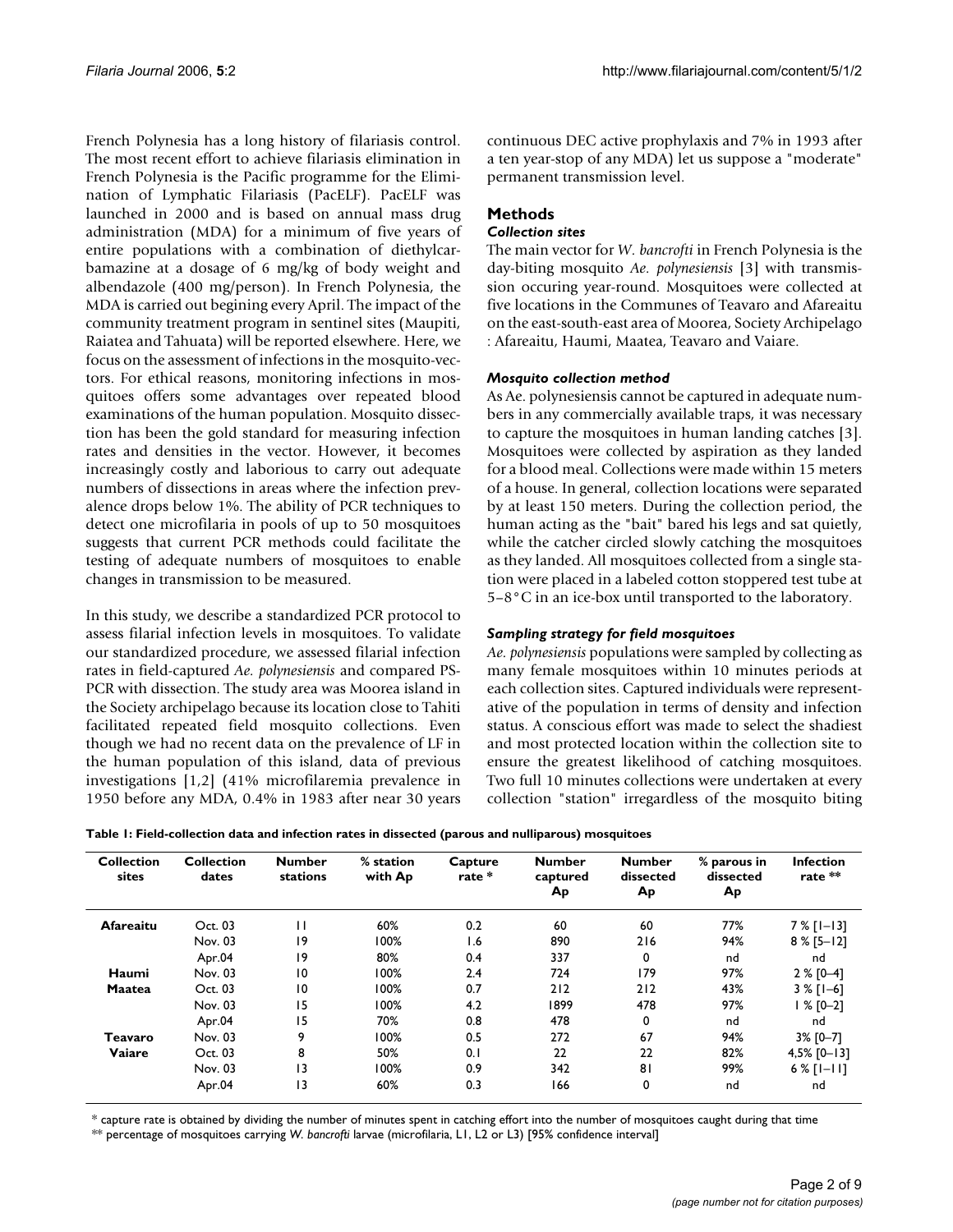| <b>Collection sites</b> | Infected Ap*     | LI larvae **   | $L2$ larvae $**$ | $L3$ larvae ** |
|-------------------------|------------------|----------------|------------------|----------------|
| Afareaitu               | 18/216           | 49             | 6                | 36             |
|                         | $8\%$ [5-12]     | $2.6 \pm 5.8$  | $0.3 \pm 0.9$    | $1.9 \pm 2.9$  |
| Haumi                   | 3/179            |                |                  | 13             |
|                         | $2 % [0-4]$      | $0.7 \pm 1.1$  |                  | $4.3 \pm 6.7$  |
| <b>Maatea</b>           | 6/478            |                |                  | 15             |
|                         | $1 % [0-2]$      | $0.3 \pm 0.8$  | 0                | $2.5 \pm 2.5$  |
| Teavaro                 | 2/67             |                |                  | 15             |
|                         | $3\%$ [0-7]      |                | $2 \pm 2.8$      | $2.5 \pm 2.4$  |
| Vaiare                  | 5/81             | 13             |                  | ь              |
|                         | $6\%$ [ $1-11$ ] | $2.6 \pm 2.9$  | $0.2 \pm 0.4$    | $1.2 \pm 2.7$  |
| <b>Total area</b>       | 34/1021          | 66             | ш                | 85             |
|                         | $3%$ [2-4]       | $1.9 \pm -4.5$ | $0.3 \pm 1$      | $2.4 \pm 3.8$  |

\* : number of infected mosquitoes over number of dissected mosquitoes and percent infection rates.

\*\*: total number of larvae found and mean number of larvae per mosquito

density. The number of collection stations per collection site ranged between 9 to 19 depending on the geographical area of the site in order to obtain a representative sample of that study area.

#### *Laboratory-reared mosquitoes*

The laboratory colony of *Ae. polynesiensis* was reared in 30 cm3 cages kept in an environmental chamber at 27–29°C, 80–90% relative humidity on a 16:8-hour light:dark cycle [4]. Larvae for the colony were collected from natural breeding sites (crab burrows, small ponds and puddles) and placed in a rearing tray filled with 1 L of distilled water. Larvae were fed powdered cat pellets. Adult mosquitoes were allowed access to a cotton wick soaked in 10 % sucrose solution. Eggs to maintain the colony were obtained by feeding mosquitoes on laboratory rats.

## *Mosquito dissection*

Mosquitoes were usually dissected within six hours after they were collected; in a few instances they were held overnight at 4°C and dissected the following day. Just before starting the dissection and for one tube at a time, mosquitoes were anesthetized by chilling for a few minutes. Then, they were placed on a petri dish and the wings and legs removed using two pairs of jewelerss' forceps under low power magnification. The individual mosquitoes were then placed on a microscope slide and with dissecting needles divided into head, thorax and abdomen, placing each portion of the body in a separate drop of saline solution on the same slide. The abdomen was dissected first and ovaries graded for parity [[5](#page-8-0)]. Nulliparous females were immediately registered as uninfected without further dissection. For parous females, the three body segments were teased apart and examined for larval stage worms or microfilaria. The location and number of the parasites were noted. Mosquitoes carrying microfilaria, L1, L2 or L3 larvae were defined as infected.

#### *Experimental infection of laboratory-reared mosquitoes*

Artificial blood-feeding of reared female mosquitoes was performed using the Parafilm membrane feeding method according to Failloux et al. and Rutledge et al. [4,6]. Mosquitoes were orally infected via a blood meal taken through a Parafilm membrane placed over the opening of a feeding reservoir. Infectious blood was prepared using an appropriate amount of microfilariae recovered by the membrane filtration technique [7] from the venous blood of an infected person. Microfilariae were then resuspended in uninfected blood (added with ATP, 2.6 mg/ mL) from a donor at a density of 1,200–1,500 microfilariae per mL (determined by a triplicate counting of  $2 \mu L$ samples). Feeding reservoirs were filled with 3.5 mL of infected blood and allowed to warm to 37°C. Feeders were then placed on the top of plastic cups covered by a nylon net. Cups containing 50 6-day old females were starved for 24 hours prior to membrane feeding. Mosquitoes were allowed to feed for 1 h. Engorged females (125/ 400) were kept ; 20 were immediately dissected and the others frozen at -20°C until used as positive controls for DNA extraction (mean number of microfilariae per mosquito was found to be  $1.2 \pm 1.4$ ; n = 20).

## *Extraction of DNA*

DNA extractions were performed according to the method described by Nicolas et al. [8] with some modifications (method A) or using the Qiagen DNAeasy Tissue Kit (Qiagen, Hilden, Germany; Cat. No. 69504 with a procedure specially optimized for mosquito tissues (method B). Pools of mosquitoes were dried for 3 h at 90°C, prior to being carefully crashed with a sterile pestle tissue grinder (Fisher Scientific) in a 1.5 mL eppendorf tube.

## *Method A*

The crushed material was cleaned twice with 1 mL of washing buffer (0.1 M NaCl, 30 mM Tris-HCl, pH 8, 30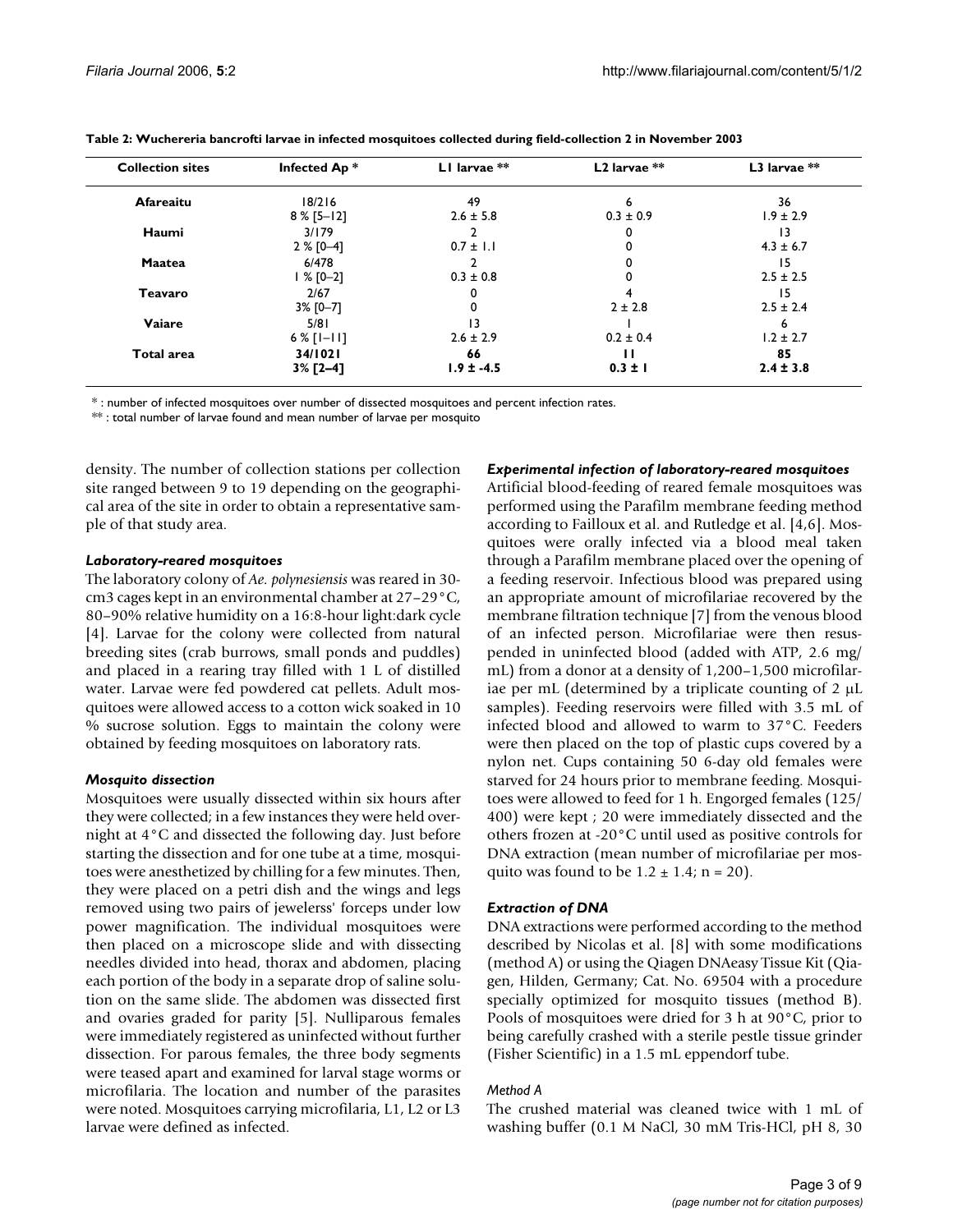| Pool size | Method A<br>(Reference)  | <b>DNA</b> sample<br>fraction | 191 bp band   | 225 bp band   | Résults *         |
|-----------|--------------------------|-------------------------------|---------------|---------------|-------------------|
| L         | positive controls        | 1/20e                         | $+ (n = 3/3)$ | $+ (n = 3/3)$ | $+ (n = 3/3)$     |
|           | negative control         | 1/20e                         | $-(n = 1)$    | + $(n = 1)$   | $-(n = 1)$        |
| 20        | positive controls        | 1/20e                         | $+ (n = 2/3)$ | $+ (n = 3/3)$ | $+ (n = 2/3)$     |
|           | negative control         | 1/20e                         | $-(n = 1)$    | + $(n = 1)$   | $-(n = 1)$        |
| 30        | positive controls        | 1/20e                         | $+ (n = 3/3)$ | $+ (n = 3/3)$ | $+ (n = 3/3)$     |
|           | negative control         | 1/20e                         | $-(n = 1)$    | + $(n = 1)$   | $-(n = 1)$        |
| 50        | positive controls        | 1/20e                         | $+ (n = 3/3)$ | $+ (n = 3/3)$ | $+ (n = 3/3)$     |
|           | negative control         | 1/20e                         | $-(n = 1)$    | + $(n = 1)$   | $-(n = 1)$        |
| Pool size | Method B (Qiagen<br>kit) | <b>DNA</b> sample<br>fraction | 191 bp band   | 225 bp band   | <b>Résults</b>    |
| т         | positive controls        | 1/20e                         | $+ (n = 3/3)$ | $+ (n = 3/3)$ | $+ (n = 3/3)$     |
|           |                          | 1/40e                         | $+ (n = 3/3)$ | $+ (n = 3/3)$ | $+ (n = 3/3)$     |
|           |                          | 1/240e                        | $+ (n = 3/3)$ | $+ (n = 3/3)$ | $+ (n = 3/3)$     |
|           | negative control         | 1/20e                         | $-(n = 1)$    | $+ (n = 1)$   | $-(n = 1)$        |
|           |                          | 1/40e                         | $-(n = 1)$    | $+ (n = 1)$   | $-(n = 1)$        |
|           |                          | 1/240e                        | $-(n = 1)$    | + (n = 1)     | $-(n = 1)$        |
| 20        | positive controls        | 1/20e                         | $-(n = 3/3)$  | $-(n = 3/3)$  | inh ( $n = 3/3$ ) |
|           |                          | I/40e                         | $-(n = 3/3)$  | $-(n = 3/3)$  | inh ( $n = 3/3$ ) |
|           |                          | 1/240e                        | $+ (n = 2/3)$ | $+ (n = 2/3)$ | inh (n = $1/3$ )  |
|           |                          | I/1200 <sup>e</sup>           | $+ (n = 3/3)$ | $+ (n = 3/3)$ | $+ (n = 3/3)$     |
|           | negative control         | 1/20e                         | $-(n = 1)$    | $-(n = 1)$    | inh $(n = 1)$     |
|           |                          | I/40e                         | $-(n = 1)$    | $-(n = 1)$    | inh $(n = 1)$     |
|           |                          | 1/240e                        | $-(n = 1)$    | $-(n = 1)$    | inh $(n = 1)$     |
|           |                          | I/1200 <sup>e</sup>           | $-(n = 1)$    | + $(n = 1)$   | $-(n = 1)$        |
| 30        | positive controls        | 1/20e                         | $-(n = 3/3)$  | $-(n = 3/3)$  | inh (n = $3/3$ )  |
|           |                          | 1/40e                         | $-(n = 3/3)$  | $-(n = 3/3)$  | inh (n = $3/3$ )  |
|           |                          | 1/240e                        | $+ (n = 2/3)$ | $+ (n = 3/3)$ | $+ (n = 2/3)$     |
|           | negative control         | 1/20e                         | $-(n = 1)$    | $-(n = 1)$    | inh $(n = 1)$     |
|           |                          | I/40e                         | $-(n = 1)$    | $-(n = 1)$    | inh $(n = 1)$     |
|           |                          | 1/240e                        | $-(n = 1)$    | + (n = 1)     | $-(n = 1)$        |
| 50        | positive controls        | 1/20e                         | $-(n = 3/3)$  | $-(n = 3/3)$  | inh (n = $3/3$ )  |
|           |                          | 1/40e                         | $-(n = 3/3)$  | $-(n = 3/3)$  | inh ( $n = 3/3$ ) |
|           |                          | 1/240e                        | $+ (n = 3/3)$ | $+ (n = 3/3)$ | $+ (n = 3/3)$     |
|           | negative control         | 1/20e                         | $-(n = 1)$    | $-(n = 1)$    | inh $(n = 1)$     |
|           |                          | 1/40e                         | $-(n = 1)$    | $-(n = 1)$    | inh $(n = 1)$     |
|           |                          | 1/240e                        | $-(n = 1)$    | $+ (n = 1)$   | $-(n = 1)$        |

**Table 3: Results for** *Wuchereria bancrofti* **DNA extraction in pools of laboratory-reared uninfected mosquitoes added (positive) or not (negative) with one experimentally infected mosquito.**

mM EDTA, 10 mM 2β-mercaptoethanol and 0.5 % Nonidet P40®), centrifuged (Eppendorf Microfuge®, at 15,800 g for 1 min) and the supernatant discarded. DNA was extracted by incubating the pellet in 200 µL of lysis buffer (0.1 M NaOH and 0.2% sodium dodecylsulphate) for 1 h at 37°C, and then neutralized with 10 µL of 2 N HCl. After a centrifugation step (3 min at 15,800 g), supernatant was transferred into a new tube. For DNA binding on silica beads, the extract was then mixed thoroughly with 1 mL of a 5 M guanidine hydrothiocyanate solution added with 1.2% Triton X100® in TE buffer (20 mM EDTA, 50 mM Tris-HCl, pH 6.4) and 40 µL of a suspension of silica beads (Sigma-Aldrich, St Louis, MO, USA; Ref. S-5631, 40 mg/sample; before use, silica was washed twice in distilled water, then suspended in HCl solution, pH 2 and kept at

4°C). After 10 minutes incubation at room temperature to allow DNA adsorption and a centrifugation step (1 min at 15,800 g), the silica beads were washed twice with 1 mL of a 5 M guanidine hydrothiocyanate solution in 50 mM Tris-HCl buffer (pH 6.4) and twice with 1 mL of ethanol 70%. The silica beads were then carefully dried at 56°C for 10 min, resuspended in 100 µL of TE buffer (1 mM EDTA, 10 mM Tris-HCl, pH 8) and incubated at 56°C for 10 min to elute the DNA. After a centrifugation step (3 min at 15,800 g), the purified DNA sample in the supernatant was kept at -20°C until used.

## *Method B*

was performed according to manufacturer's recommendations with the following modifications: The crushed mate-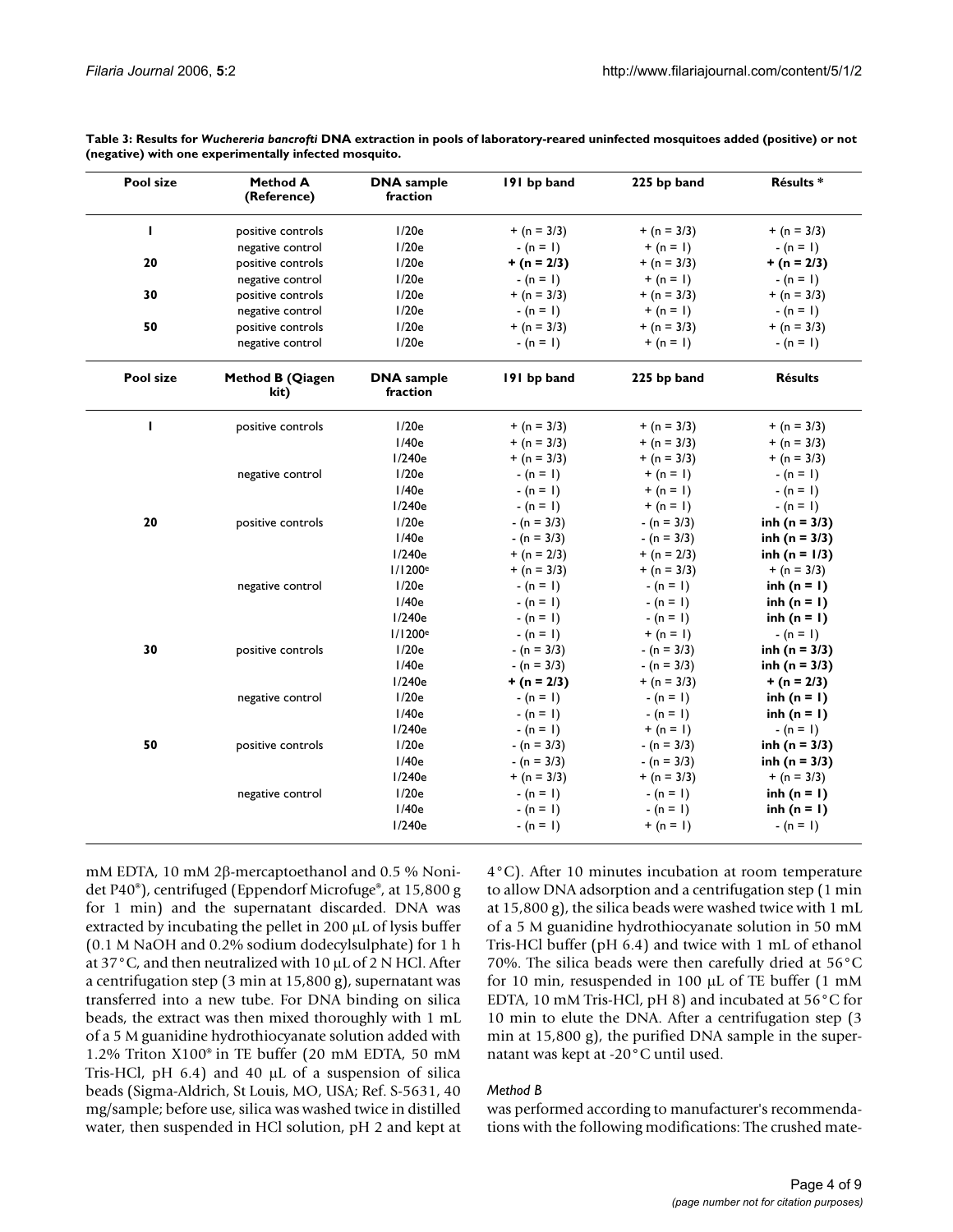| Pool size | <b>Control testing</b> | 191 bp band   | 225 bp band   | <b>Résults</b> |
|-----------|------------------------|---------------|---------------|----------------|
| 0         | Mf spiked controls     | $+ (n = 3/3)$ | $+ (n = 3/3)$ | $+ (n = 3/3)$  |
|           | Negative control       | $-(n = 1)$    | $+(n = 1)$    | $-(n = 1)$     |
| 20        | Mf spiked controls     | $+ (n = 3/3)$ | $+ (n = 3/3)$ | $+ (n = 3/3)$  |
|           | Negative control       | $-(n = 1)$    | $+(n = 1)$    | $-(n = 1)$     |
| 30        | Mf spiked controls     | $+ (n = 3/3)$ | $+ (n = 3/3)$ | $+ (n = 3/3)$  |
|           | Negative control       | $-(n = 1)$    | $+(n = 1)$    | $-(n = 1)$     |
| 50        | Mf spiked controls     | $+ (n = 3/3)$ | $+ (n = 3/3)$ | $+ (n = 3/3)$  |
|           | Negative control       | $-(n = 1)$    | $+ (n = 1)$   | $-(n = 1)$     |

**Table 4: PCR amplification of** *Wuchereria bancrofti* **DNA in pools of laboratory-reared uninfected mosquitoes spiked with microfilariae**

\* DNA extracted according the B method; sample fraction used 1/240e

rial was homogenized with 180 µL PBS and the tube spun briefly. Lysis buffer (AL, 200 µl) was added and two incubation steps with proteinase k were performed. The first incubation was for 10 min at 70°C with proteinase k (20 µL) and a second incubation was for 1 h at 56°C with another 20 µL of proteinase k. After a centrifugation step (5 min at 15,800 g), the supernatant was transferred into a new tube to get rid of large cuticle debris, aqueous ethanol (98%, 200  $\mu$ L) was added before applying the whole sample (including any precipitate) to the spin silica column for DNA binding. The column was washed twice with 500 µl buffer AW1 and once with 500 µl buffer AW2 and then carefully dried by spinning twice (3 min at 15,800 g). Finally, DNA was eluted from the column in a labeled tube adding elution buffer (AE, 120 µl, twice). The purified DNA sample obtained was kept at -20°C until used.

#### *DNA extraction controls*

Two negative DNA extraction controls from a pool of reared mosquitoes were included with all runs. Three positive controls were also included with each PCR run. Positive controls consisted of pools of reared mosquitoes spiked with one experimentally infected mosquito (mean number of microfilariae per infected mosquito was 1.2 ± 1.4, n = 20, as determined by microscopy) or with microfilariae (mean number of microfilariae per 2 µL sample counted under microscope:  $3 \pm 2$ , n = 6).

## *PCR amplification*

The PCR assays were conducted using NV-1 and NV-2 oligonucleotides specific for the S*sp 1* repeat as previously described by Zhong et al., Chanteau et al. and Nicolas and Plichart [\[10](#page-8-1)[-12](#page-8-2)]. Amplification was performed with a Mastercycler gradient PCR thermocycler (Eppendorf AG, Hamburg, Germany) using Hot Start Taq (Qiagen, Hilden, Germany) and  $1/20^e$ ,  $1/40^e$  or  $1/240^e$  of DNA sample in a reaction volume of 25 µL. The PCR temperature program was as follows: 15 min at 94°C, 5 min at 54°, then 30s at 72°C, 20s at 94°C, 30s at 54°C for 35 cycles, and finally 5 min at 72°C. Reaction mix included 1 unit of Taq polymerase, 5 pmoles of each primer, NV1

and NV2, 5 nmoles of each dideoxynucleotide and 1.5 µL of 25 mM MgCl<sub>2</sub> in 1× Qiagen PCR buffer. The efficiency of PCR amplification may vary from sample to sample, depending on the quality of DNA preparations. Some PCR inhibitors from mosquitoes may not be removed completely leading to false negative results. To control for this variation, in a second tube an internal standard (pWb11) was added to each PCR reaction for co-amplification along with the target *W. bancrofti* DNA using the same pair of primers. A negative control for the PCR assay, using sterile distilled water instead of DNA extract in the reaction mix was included with all runs as well as a PCR positive control (*Ssp1* sequence cloned in a plasmid pTZ18, this recombinant plasmid is designated pWb01). Analysis of PCR products was performed via gel electrophoresis. Ten µL of the PCR product were loaded onto a 1.75% agarose gel with ethidium bromide  $(0.5 \text{ µg/mL})$ for UV visualization of the amplicon bands (191 bp for the Ssp1 repeat and 225 bp for the pWb11 internal control).

## *Statistical analysis*

Prevalence rates from dissection were expressed as a percentage of infected mosquitoes and calculated with 95% confidence intervals. PCR point estimates were computed and compared using Poolscreen 2.0 generously provided by Dr. Tom Unnasch and Charles Katholi (The University of Alabama, Birmingham, USA) [13]. The Pearson correlation coefficient was used to estimate the association of dissection based prevalence rates with PCR based rates.

#### **Results**

#### *Collection and dissection data*

*Ae. polynesiensis* female mosquitoes were collected in different sites of the study area during three time periods. The goal of field-collection 1 (October 2003) was to gather preliminary data about capture rates and approximate larval prevalence in dissected mosquitoes. Thereafter, field-collection 2 (November 2003) was managed in order to collect sufficient *Ae. polynesiensis* to be analysed in 2 batches for comparison between individual dissections and the PS-PCR method. The third field-collection (April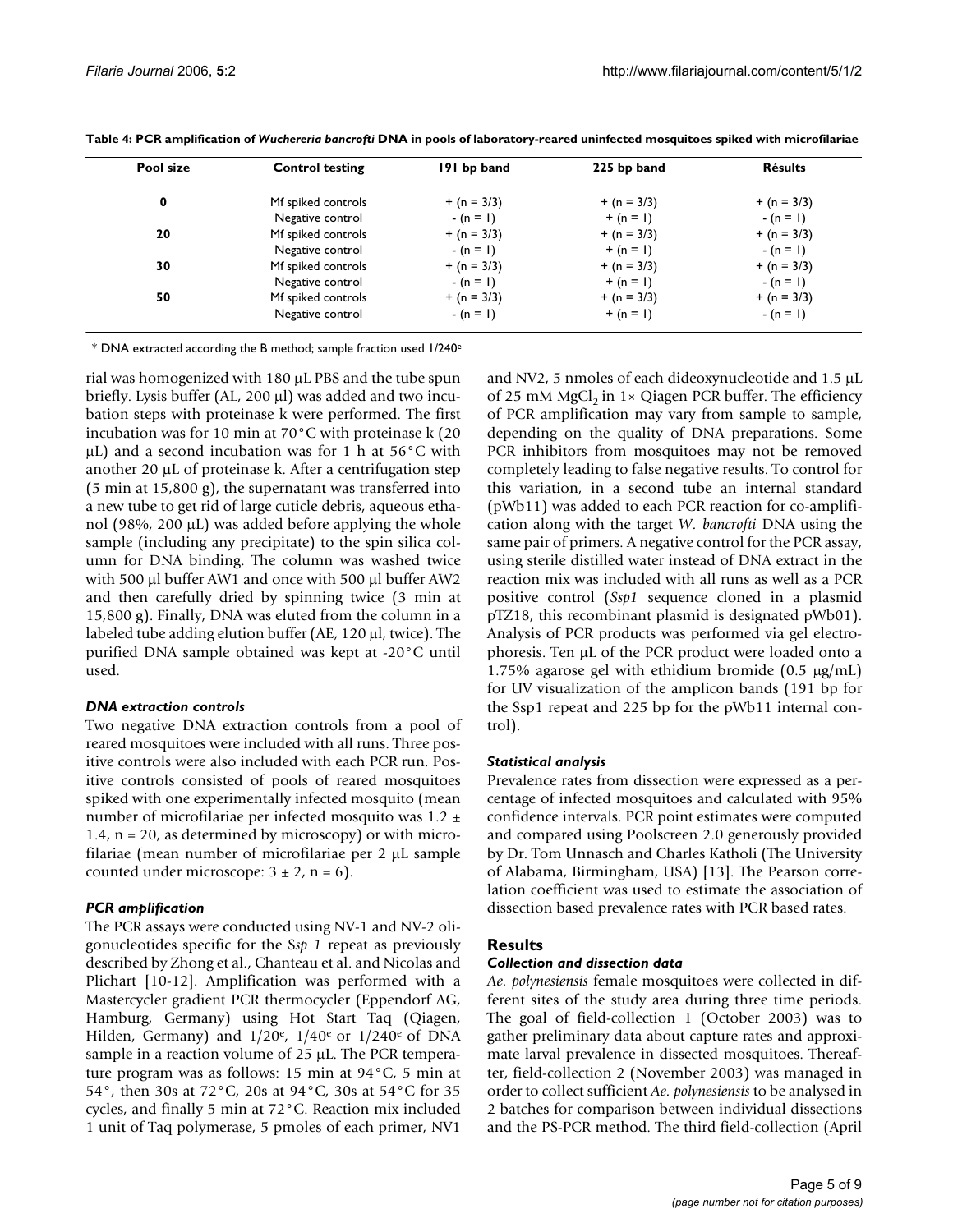2004) assessed prevalence levels under different seasonal conditions from those of collection 2. Field data are presented in table 1.

Mosquito collections at different periods differed in their capture rates. Clearly, these parameters (obtained by dividing the number of minutes spent in catching effort into the number of mosquitoes caught during that time) varied significatively in Afareaitu, Maatea and Vaiare by collection period. Capture rates in April 2004 were 20% to 33% of the capture rates observed in November 2003 for exactly the same collection "stations".

During field-collection 2 in November 2003, 25% of the mosquitoes captured (in each collection station of each collection site) were kept for dissection. Parity rates were usually between 80 and 100%. Infection rates as determined by dissection and counting of those infected with *W. bancrofti* L1, L2, or L3 larvae, showed some variation from one collection site to another, with infection levels ranging between 1 to 8 % (table 1).

Among the 1,021 dissected mosquitoes during field-collection 2 in November 2003, 34 were found to be infected with *W. bancrofti* (table 2). They harboured mostly L1 and L3 larvae with mean numbers of larvae for each larval stage ranging between 1 and 4 per infected mosquito.

## *Optimizing DNA extraction and PCR procedure with laboratory-reared mosquitoes*

We evaluated different parameters to optimize the DNA extraction procedure using the Qiagen kit (B method) to obtain results similar in sensitivity and specificity to the reference method (A method). First, special care was taken for fine grinding of the mosquito tissues. Second, in order to obtain a complete lysis of the cell membranes for optimal release of the DNA, incubation with proteinase K was performed twice. Furthermore, attention was given to the washing steps of the DNA extract bound on the silica column in order to obtain optimal cleaning and to eliminate inhibitors (compounds liable to further inhibit the PCR).

Table 3 shows the results obtained with pools of laboratory-reared mosquitoes spiked with one experimentally infected mosquito extracted using respectively method A and method B. In both cases, we observed that eleven of the 12 positive controls yielded two amplified DNA bands (191 bp and 225 bp). One case failed to yield the 191 bp band although the 225 bp internal standard was efficiently amplified. These control extracts correspond to mosquitoes who failed to ingest microfilariae during the experimentally infected blood meal. With the B method, we observed that positive and negative controls failed to yield amplified DNA bands (191 bp band as well 225 bp band) when  $1/20$ <sup>e</sup> or  $1/40$ e of the DNA extracts were used for PCR. Such results signal the presence of inhibitors at a dose that blocks the Taq polymerase activity. Decreasing the DNA sample concentration to 1/240e or 1/1200e leads to DNA amplification, indicating that inhibitory compounds are not in sufficient concentration to be active. Positive controls prepared with microfilariae spiked in pools of laboratory-reared mosquitoes and extracted using the B method gave reliable positive results without inhibition (table 4) when the fraction used for PCR was small  $(1/240e)$  i.e 1 µL of the template). A trial to reduce the amount of Taq polymerase used gave false negative results (data not shown) so we retained 1 U as the optimum amount of Taq polymerase.

# *Applying the optimized protocol to field-collected mosquitoes*

The optimized protocol for DNA extraction using the Qiagen kit and PCR amplification of a 1/240e fraction of the DNA extract was applied to pools of 20 mosquitoes collected in Moorea. The infection of female A*e. polynesiensis* by *W. bancrofti* was assessed both by individual dissection and PS-PCR in mosquitoes from field-collection 2 (see table 5 and figure 2). There was a moderately strong and significant correlation between larval infection rates as determined by dissection and PCR ( $r = 0.68$ ,  $p < 0.05$ ). Mosquitoes collected in April 2004 showed PCR estimated larval prevalences similar to the rates observed in November 2003 (table 6), although the number of mosquitoes collected in the total area was significantly smaller.

**Table 5:** *Wuchereria bancrofti* **larval (L1–L3) prevalence in dissected 1 and PCR-poolscreened 2 mosquitoes collected in november 2003**

| <b>Collection sites</b> | <b>Number of dissected</b><br>Ap | Infection Rate I   | Number of<br>poolscreened Ap | <b>PCR-Poolscreen</b><br><b>Estimation</b> <sup>2</sup> |
|-------------------------|----------------------------------|--------------------|------------------------------|---------------------------------------------------------|
| Afareaitu               | 216                              | $8.3$ [4.6-12]     | 660                          | $2.5$ [1.2–4.3]                                         |
| Haumi                   | 179                              | $1.7$ [0-3.6]      | 540                          | $0.8$ [0.2-2.0]                                         |
| <b>Maatea</b>           | 478                              | $1.3$ [0.3-2.3]    | 1420                         | $0.4$ [0.2-1.0]                                         |
| Teavaro                 | 67                               | $3 [0 - 7.1]$      | 200                          | $3.4$ [1.0-8.0]                                         |
| Vaiare                  | 81                               | $6.2$ [ $I-I1.4$ ] | 200                          | $1.8$ [0.3-5.1]                                         |

<sup>1</sup> infection rate [95% confidence interval]

 $2$  point estimate [95% confidence interval] (DNA extracted according the B method; sample fraction used 1/240<sup>e</sup>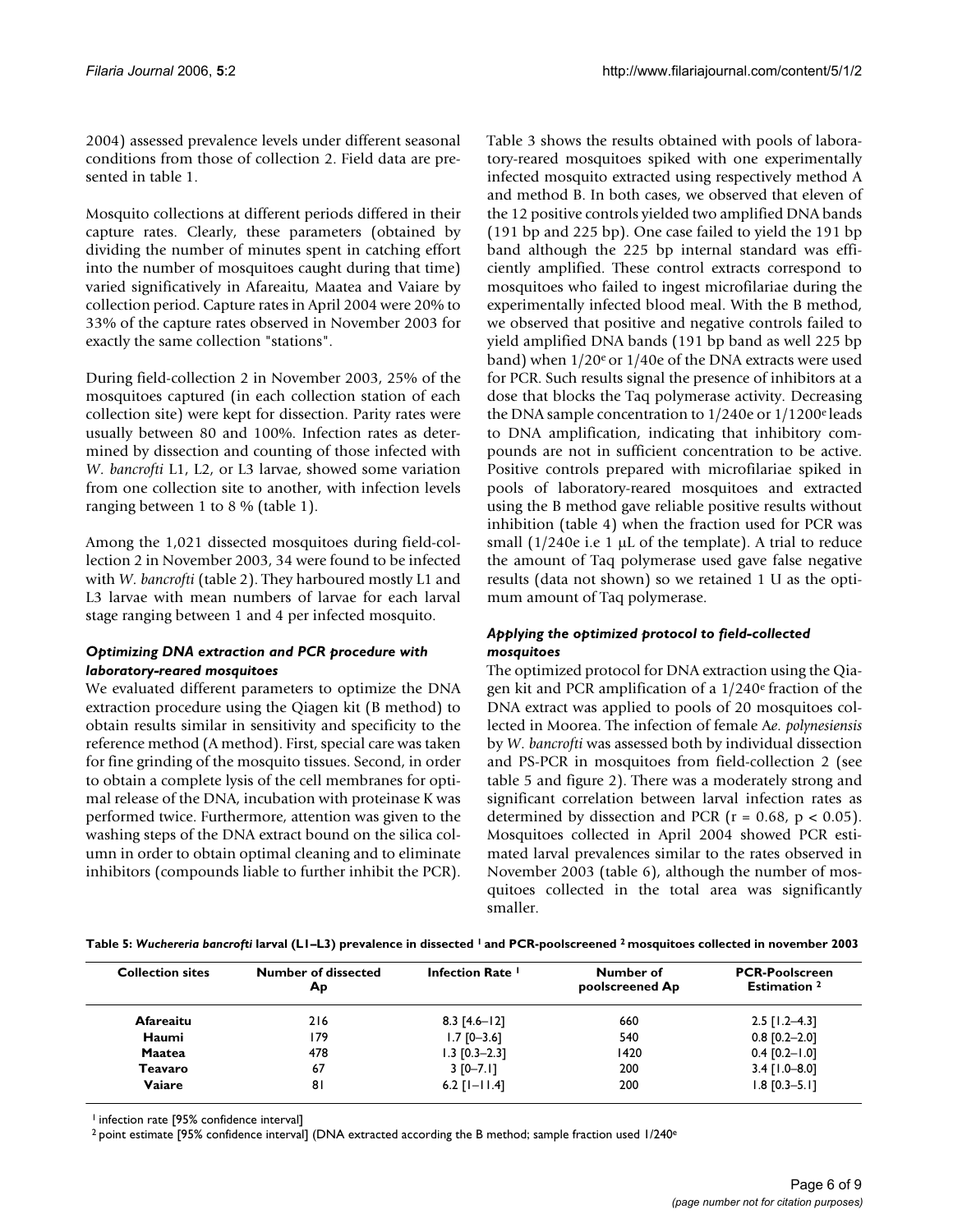

## **Figure 1**

**Situation map of Moorea island (scale : 1 cm = 4 km)**. Left panel : Localization of the study area and the 5 collection sites Right panel : repartition of the collection "stations" in the collection site of Vaiare

# **Discussion**

Annual MDA with microfilarial drugs, the only currently available tool for combating filarial infection should be efficient, in principle, in eliminating lymphatic filariasis. Careful monitoring of filarial transmission is necessary to follow the progression towards elimination and particularly for deciding when to stop communitary treatment as well as to certify elimination.

Entomologic measures of filarial infection of vectors provide "real-time" estimates of filarial transmission [14]. Dissection is considered to be the gold standard against which other methods have to be compared. Procedures were designed to standardize our PCR method and to refine our protocol to assess filarial infection levels in mosquitoes. In a validation assay, we assessed filarial infection rates in field-captured *Ae. polynesiensis* from 5 areas located along the east-south-east coast of Moorea island in French Polynesia and compared PS-PCR with dissection.

Field-collections showed that mosquito population densities fluctuated significantly from one site to another. The sampling strategy aiming to collect samples representative of the mosquito populations in terms of density and infection status, appears to yield valuable information on the situation of the whole study area. Dissection work was performed by experienced entomologists with a special care (see method section) to avoid underestimation of infection status.

Infection rates determined by dissection (percentage of mosquitoes infected with any of the developing stages of *W. Bancrofti*) ranged from 1 to 8 % in the 5 sites sampled in November 2003 with a mean value of 3 (2-4) % for the total area. This value calculated from approximately one thousand dissected mosquitoes is a useful estimate of the "potential transmission index to humans" especially in the absence of recent data on the infection levels in the human population of the study area.

**Table 6:** *Wuchereria bancrofti* **larval (L1–L3) prevalence in PCR-poolscreened mosquitoes at 2 seasonal periods**

| <b>Collection</b><br>sites | November 2003<br>Number of<br>poolscreened Ap | <b>PCR-Poolscreen</b><br><b>Estimation PCR,</b> | <b>April 2004</b><br>Number of<br>poolscreened Ap | <b>PCR-Poolscreen</b><br><b>Estimation PCR,</b> |
|----------------------------|-----------------------------------------------|-------------------------------------------------|---------------------------------------------------|-------------------------------------------------|
| Afareaitu                  | 660                                           | $2.5$ [1.2-4.3]                                 | 340                                               | $3.7$ [1.6-7.0]                                 |
| <b>Maatea</b>              | 1420                                          | $0.4$ [0.2-1.0]                                 | 480                                               | $0.4$ [0.1-1.5]                                 |
| Vaiare                     | 200                                           | $1.8$ [0.3-5.1]                                 | 160                                               | $1.4$ [0.2-5.0]                                 |
| Total area                 | 2280                                          | $1.1$ $[0.6 - 1.7]$                             | 980                                               | $1.5$ $[0.8-2.7]$                               |

point estimate [95% confidence interval] (DNA extracted according the B method; sample fraction used 1/240<sup>e</sup>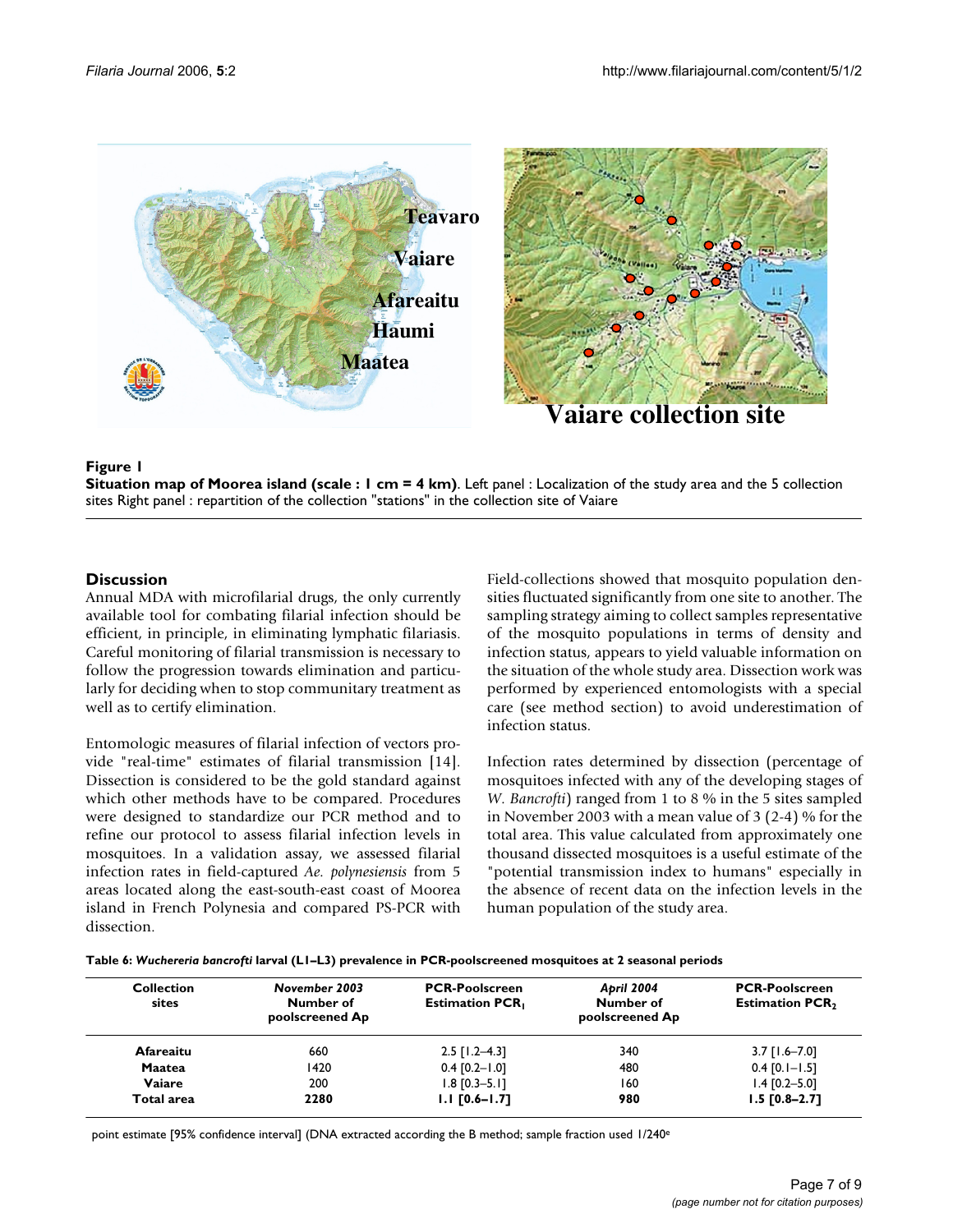



Repeated experiments to optimize a PS-PCR protocol using the Qiagen kit DNA extraction method (B method) were performed with the aim to yield results consistent with sensitivity obtained with the "reference" method (A method) for pools of up to 50 laboratory-reared mosquitoes spiked with experimentally infected material. The protocol was optimized for: (1) fine grinding of mosquitoes, (2) release of DNA by a double incubation with proteinase k, (3) washings of the DNA extract bound to the silica column to reduce inhibitors, (4) detection of false negatives by using an internal standard and (5) meticulous care to avoid false positives (contaminations) leading to successful positive and negative controlled experiments.

Validation of this PS-PCR protocol performed on mosquitoes collected in the study area, assaying 200 pools of 20 individuals, yielded estimated values of the larval prevalences in the area. Dissection and PS-PCR assay generated overlapping/similar although not identical results.

Although dissection is a very effective tool to monitor infection prevalences in vector populations and has been the gold standard, it is a very laborious, time-consuming method that requires experienced entomologists. In our situation, the decision to use PS-PCR rather than individual dissection even for prevalence values > 1% takes in account the scarcity of trained entomologists together with the fact that estimation of the filarial transmission can be conducted adequately on only a few hundreds of mosquitoes. When infection prevalence declines below 1%, only PS-PCR is cost effective. It was important to experiment a precisely calibrated and validated protocol before transmission level decrease.



## **Figure 3**



Caution must be taken with this approach, however. First, *Ae polynesiensis* is a dengue as well as a filariasis vector and the absence of a commercially available trap to sample the mosquito population requires the use of human landing catches with the possibility of accidental biting. A second challenge is that in a MDA programme to eliminate lymphatic filariasis, the infection rates in the human and mosquito populations will diminish with successive treatments of the human population. Monitoring progress towards elimination will therefore require increasingly larger samples of mosquitoes to measure significant reductions in infections. Both of these obstacles could be overcome with the development of a trap capable to capturing large numbers of *Ae polynesiensis*.

In conclusion, the adapted PS-PCR technique able to detect one microfilaria in pools of up to 50 mosquitoes presented in this paper confirms that this assay is adequate for testing *Ae. polynesiensis* mosquitoes in the context of filariasis elimination programs. It could be usefully applied to monitor infection prevalence of *W. bancrofti* in the whole area where *Ae. polynesiensis* is the main vector when an efficient trap be developped.

# **Competing interests**

The author(s) declare that they have no competing interests.

# **Authors' contributions**

AML designed and coordinated the study, YS oversaw mosquito collections, dissections and rearing, CP conducted PCR assays, data entry and data analysis, and ND assisted with fieldwork design and statistical analysis.